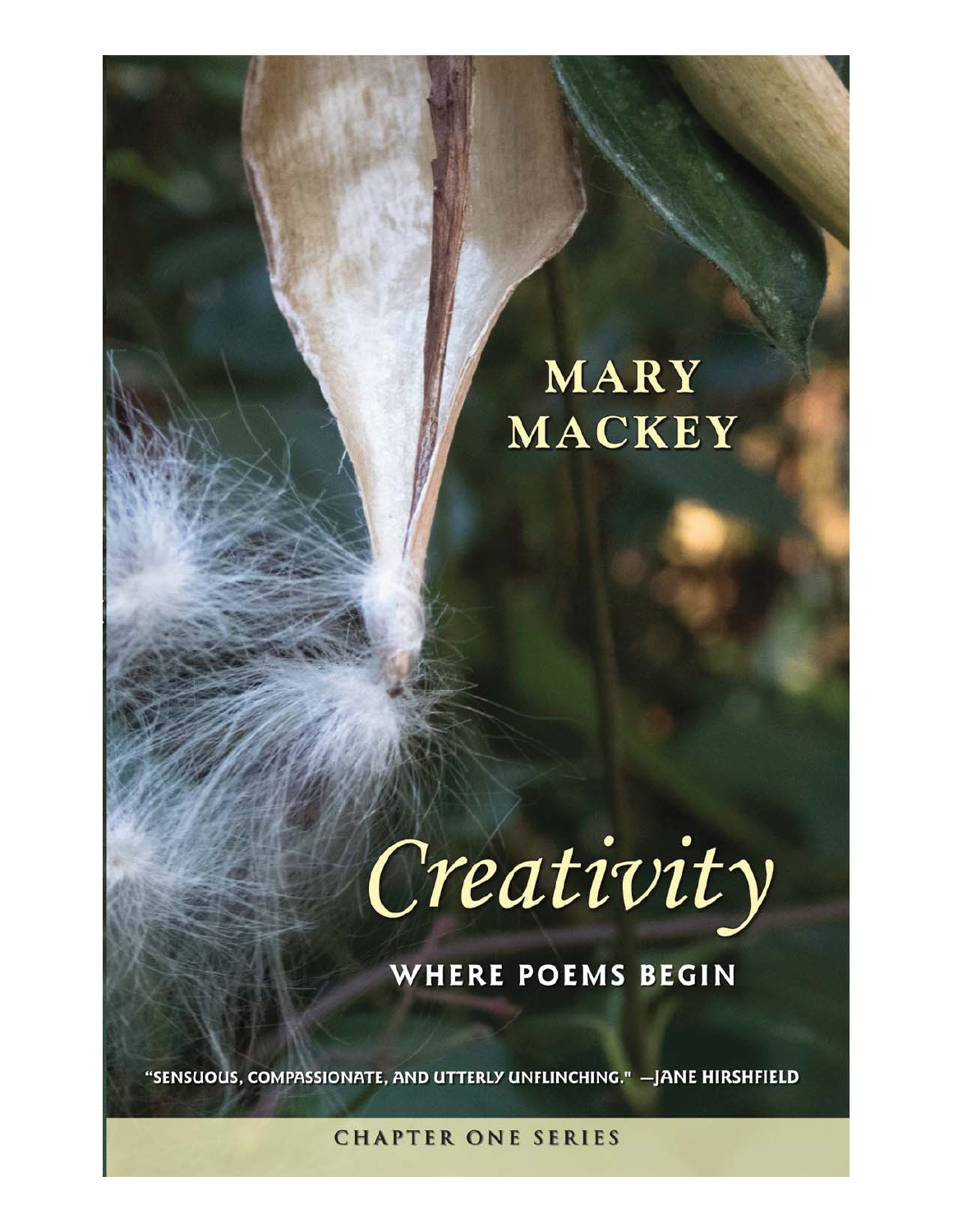#### A B O U T

# Creativity ¦reativit<u>∙</u>

"Sensuous, compassionate, and utterly unflinching." **— Jane Hirshfield**

"A monumental achievement." **— D. Nurkse**

"High art, a mystical enchantment." **— Rafael Jesús González, First Poet Laureate of Berkeley CA, Professor Emeritus Creative Writing & Literature and Mexican Studies, Laney College**

"It is difficult to resist the temptation to compare Mary Mackey to Elizabeth Bishop." **—** *The Huffington Post*

#### "Mary Mackey is a national treasure." **—** *Tulsa Book Review*

"*Creativity: Where Poems Begin* is a remarkable book in which Mary Mackey charts the paths of her own creativity as she tries to discover an entry point to the magical place where the seed of a poem starts to open. . . She finds within herself the ability to enter a trancelike state beyond words that she can visit again and again, pen in hand, open to possibility and ready to bring the unfolding beauty and mystery of poetry back into the ordinary world." **— Lucille Lang Day, author of** *Birds of San Pancho and Other Poems of Place*

"In this brilliantly written, profound, and deeply personal account of how creative ideas have come to her, Mary Mackey takes us on a journey to the place where poetry begins. Her quest makes *Creativity* a book for anyone who wants to understand how bursts of insight come not only to poets and writers, but to all of us." **— Mara Lynn Keller, PhD, Professor Emerita of Philosophy and Religion and Women's Studies, California Institute of Integral Studies**

"Mary Mackey is a brilliant feminist explorer seeking the source of the poetic Nile, creating a … book—part personal (how she became a poet, featuring a treasure trove of poems) and part universal (a guide to unlocking and accessing creativity). I love this book. I'll forever be savoring the nuggets of wisdom found in these pages." **— Richard Peabody, editor,** *Gargoyle Magazine*

"Mackey is a magnificent thinker with broad passions. … Her work, while stunningly layered, is always accessible." **— CompulsiveReader.com**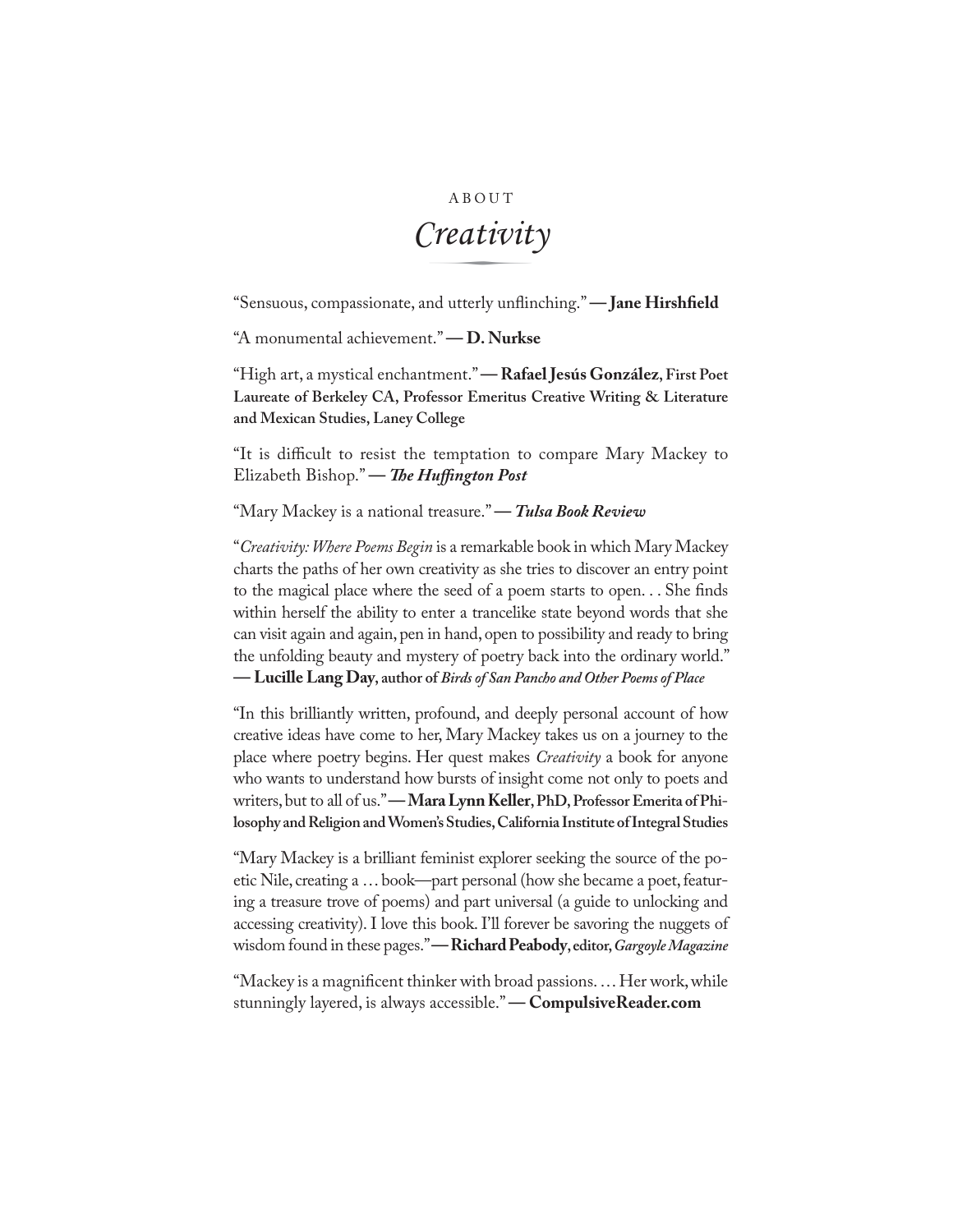#### ALSO BY

### *Mary Mackey*

#### **Poetry**

*The Jaguars That Prowl Our Dreams* (March Hawk Press) *Travelers With No Ticket Home* (Marsh Hawk Press) *Sugar Zone* (Marsh Hawk Press) *Breaking The* Fever (Marsh Hawk Press) *The Dear Dance of Eros* (Fjord Press) *Skin Deep* (Gallimaufry Press) *One Night Stand* (Effie's Press) *Split Ends* (Ariel Press)

#### **Novels**

*The Village of Bones* (Lowenstein Associates) *The Widow's War* (Berkley Books) *The Notorious Mrs. Winston* (Berkley Books) *The Year The Horses Came* (Harper San Francisco) *The Horses at the Gate* (Harper San Francisco) *The Fires of Spring* (Penguin) *Season of Shadows* (Bantam) *The Kindness of Strangers* (Simon & Schuster) *A Grand Passion* (Simon & Schuster) *The Last Warrior Queen* (Putnam) *McCarthy's List* (Doubleday) *Immersion* (Shameless Hussy Press)

#### **Novels Published Under The Name "Kate Clemens"**

*Sweet Revenge* (Kensington Books) *The Stand In* (Kensington Books)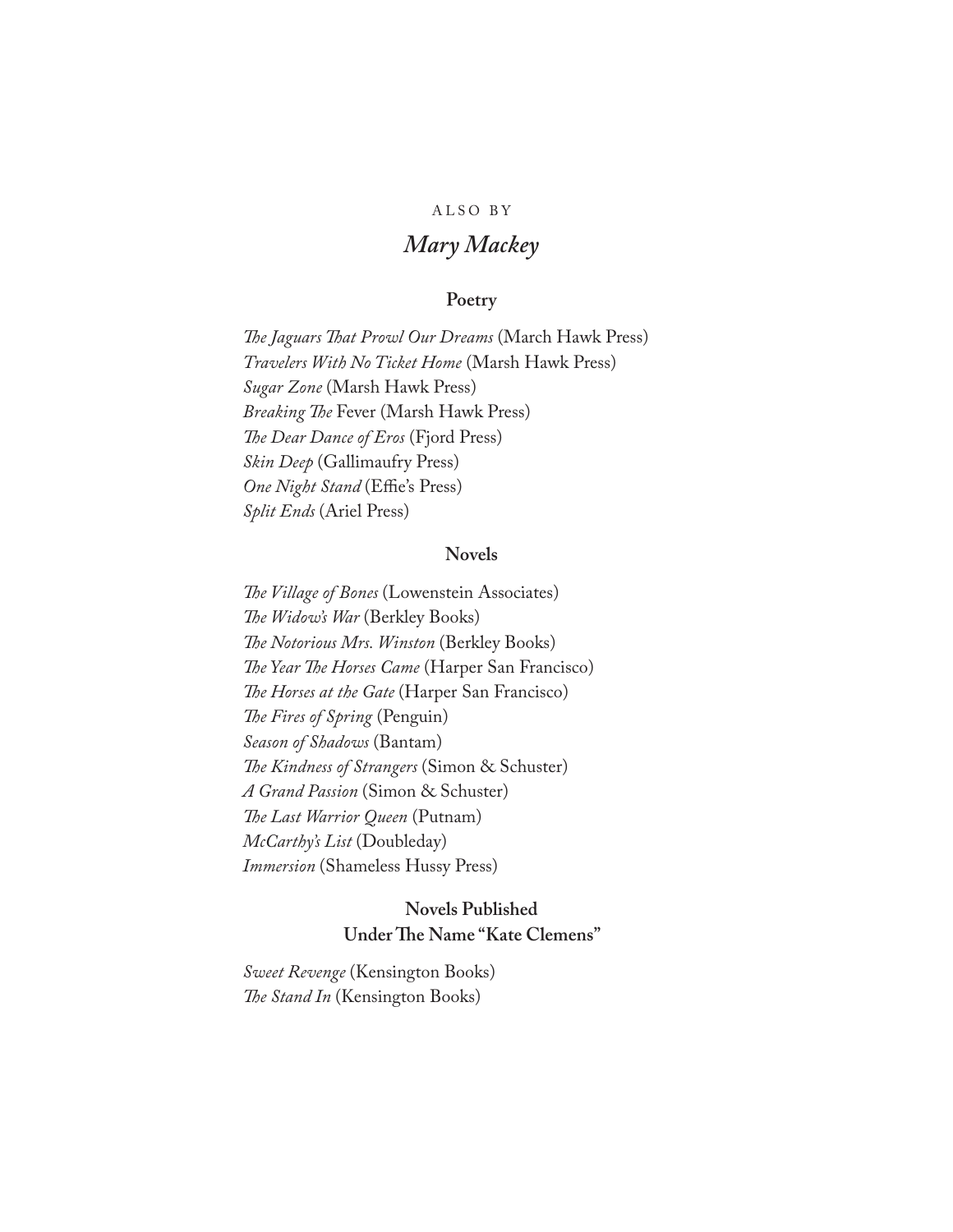Creativity

Where Poems Begin

**Mary Mackey**



MARSH HAWK PRESS *East Rockaway, New York •* 2022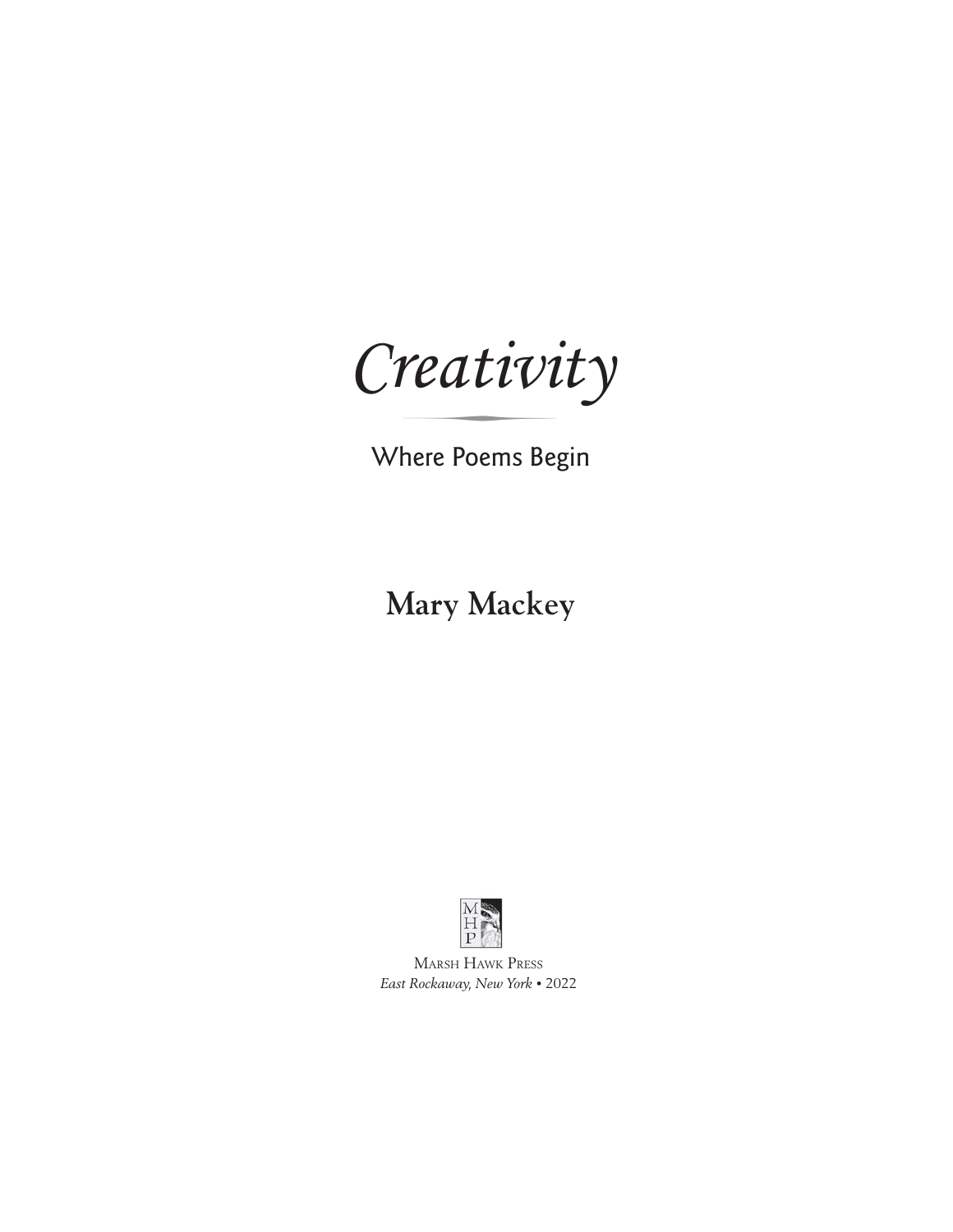Copyright © 2022 by Mary Mackey

All rights reserved.

ISBN: 978-1-7326141-2-3

No part of this book may be reproduced or used in any form or by any means, electronic or mechanical, including photocopying, recording, or by any information storage and retrieval system, without permission in writing from the publisher, unless faithfully conforming to fair use guidelines.

 Marsh Hawk books are published by Marsh Hawk Press, Inc., a not-for-profit corporation under section 501(c)3 United States Internal Revenue Code.



and administered by the Community of Literary Magazines and Presses (CLMP). CLMP's NYS regrant programs are made possible by the New York State Council on the Arts with the support of Governor Kathy Hochul and the New York State Legislature.

Front cover photograph: Susan Quasha Back cover photograph: Mary Mackey, Costa Rica, 1968 Book design: Susan Quasha

#### FIRST EDITION

#### **Library of Congress Cataloging-in-Publication Data**

Mackey, Mary, author. Creativity : where poems begin / by Mary Mackey. First edition. | East Rockaway : Marsh Hawk, 2022]

LCCN 2021061256 | ISBN 9781732614123 (paperback) LCSH: Mackey, Mary. | Poets, American—20th century—Biography. | Creation (Literary, artistic, etc.) | Poetry—Authorship. | LCGFT: Autobiographies. LCC PS3563.A3165 Z46 2022 | DDC 811/.54 [B—dc23/eng/20211222

LC record available at https://lccn.loc.gov/2021061256

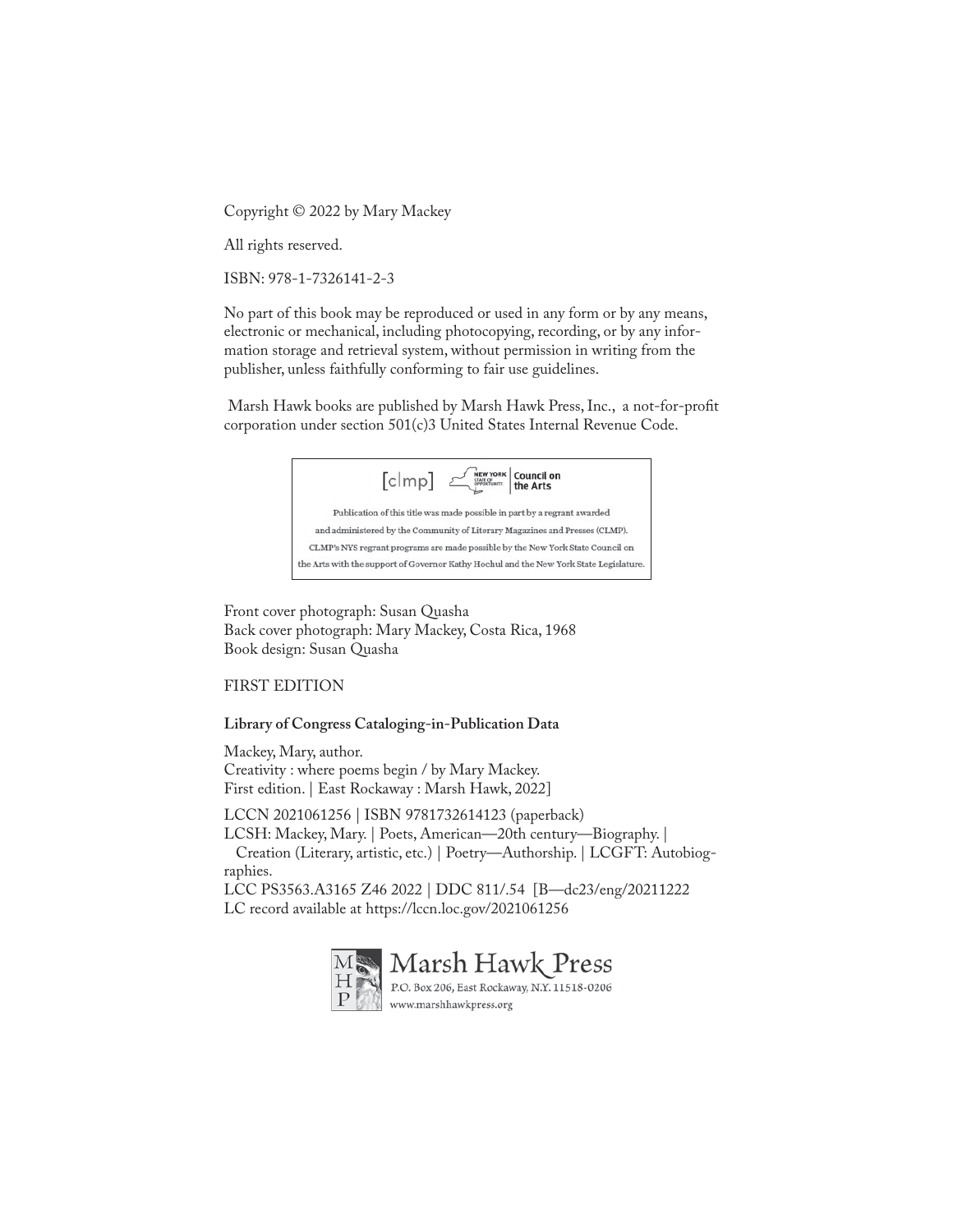*For A.W.*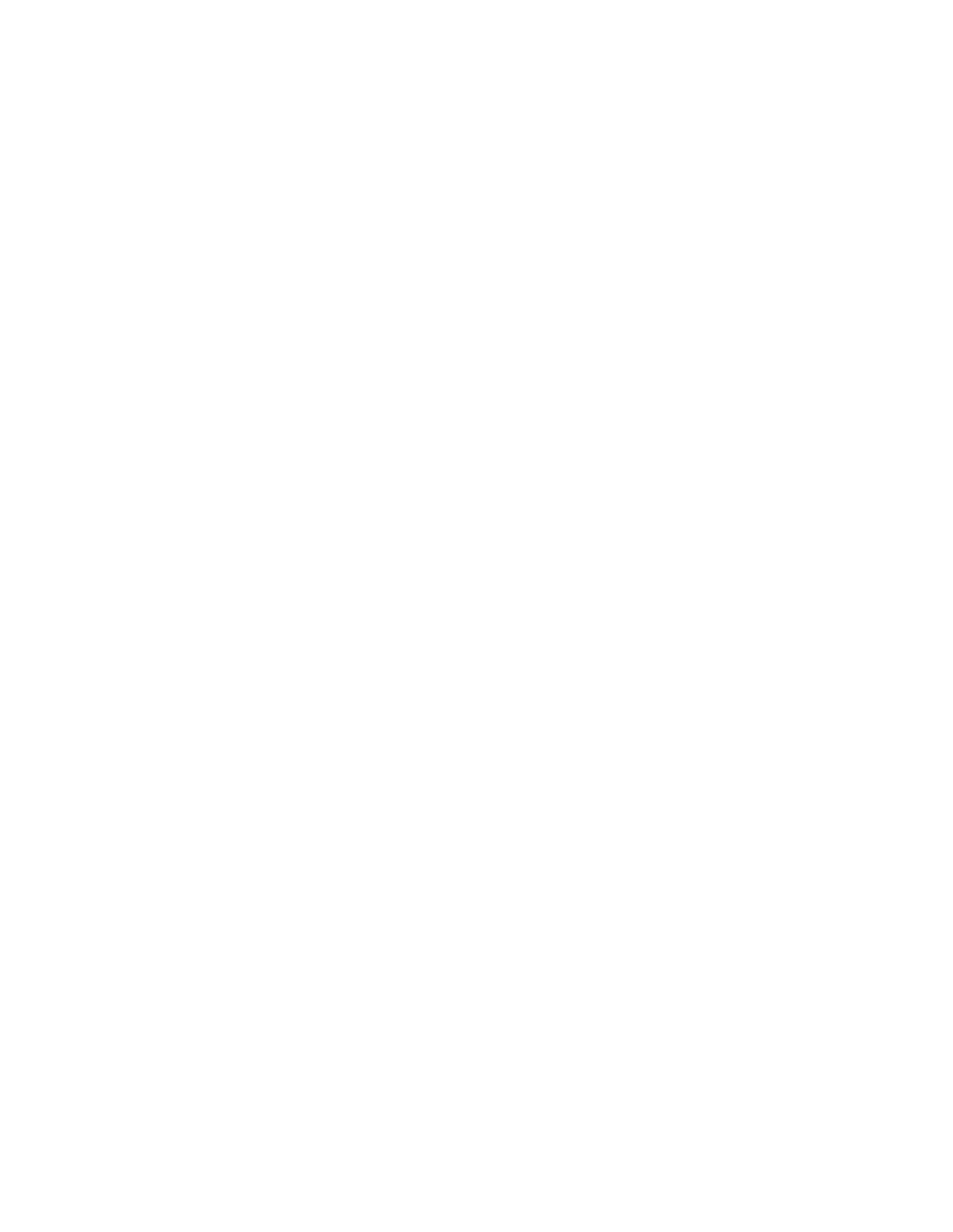# *Contents*

| INTRODUCTION                  | 9   |
|-------------------------------|-----|
| 1. Words                      | 11  |
| 2. Fever                      | 19  |
| 3. Falling                    | 27  |
| 4. The Geometry Lesson        | 31  |
| 5. The Outsider               | 37  |
| 6. Up on The Orinoco          | 46  |
| 7. Unbecoming a Poet          | 56  |
| 8. The Jungle                 | 60  |
| 9. Immersion                  | 67  |
| 10. Split Ends                | 76  |
| 11. Shameless Hussy           | 83  |
| 12. Ghost Jaguars             | 90  |
| 13. The Mystery of Creativity | 100 |
| <b>ABOUT THE AUTHOR</b>       | 106 |
| ACKNOWLEDGMENTS               | 108 |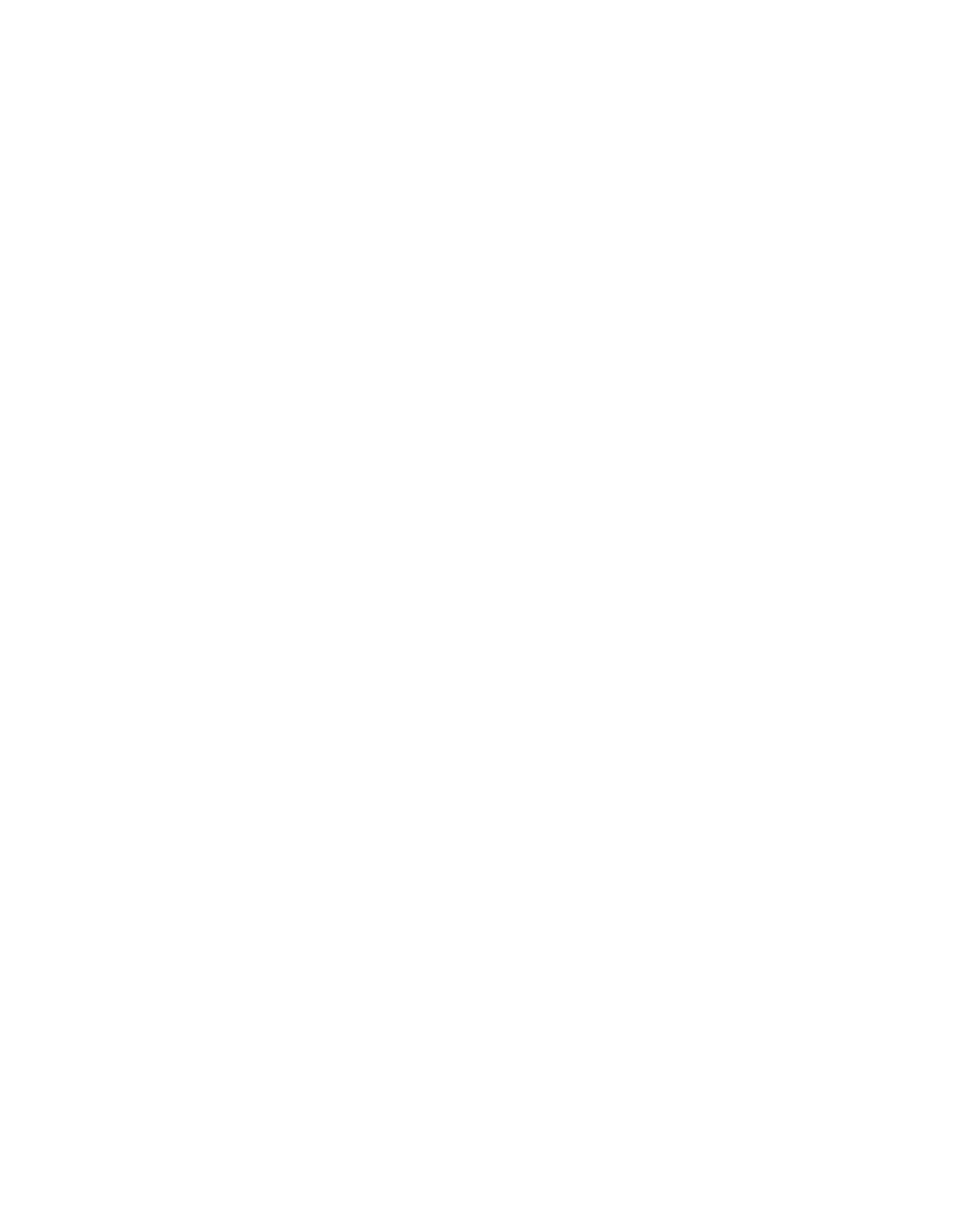## INTRODUCTION

## *What Is Creativity?*

What is creativity? Where do creative ideas come from? What happens at the exact moment a creative impulse is suddenly transformed into something that can be expressed in words?

To describe creativity is extraordinarily difficult, because the moment of creation comes from a place where language does not exist and where the categories that determine what we see, hear, taste, and feel are not immediately present.

In our daily lives we tend to live on the surface, unaware of the complexity and richness of what lies below. Poetry creates itself, bubbling up from the depths until it reaches that part of our brains that transforms consciousness into words. Like music, a poem can be understood in a dozen different ways, all interacting with one another. This means a poem can form a continuous bridge between the moment of creation and its incarnation in language.

Poems can also be taken apart line by line, metaphor by metaphor and held up for rigorous, logical inspection; but when this happens, there is always something essential missing. For this reason, almost every chapter in this book begins and ends with a poem that illustrates and often comments on its contents, enfolding and enriching the prose with elements that the prose alone cannot express.

Poetry chose me; I did not choose it. Call it an involuntary act of creation, a constantly surprising connection between self and nonself, a movement from seen to unseen and back again. Call it at its best moments the movement of an adult mind back to the radical innocence and vision of the very young child who sees, not only the reality we all share, but all those unnamed, unclassified parts of reality we learn to overlook as we grow older.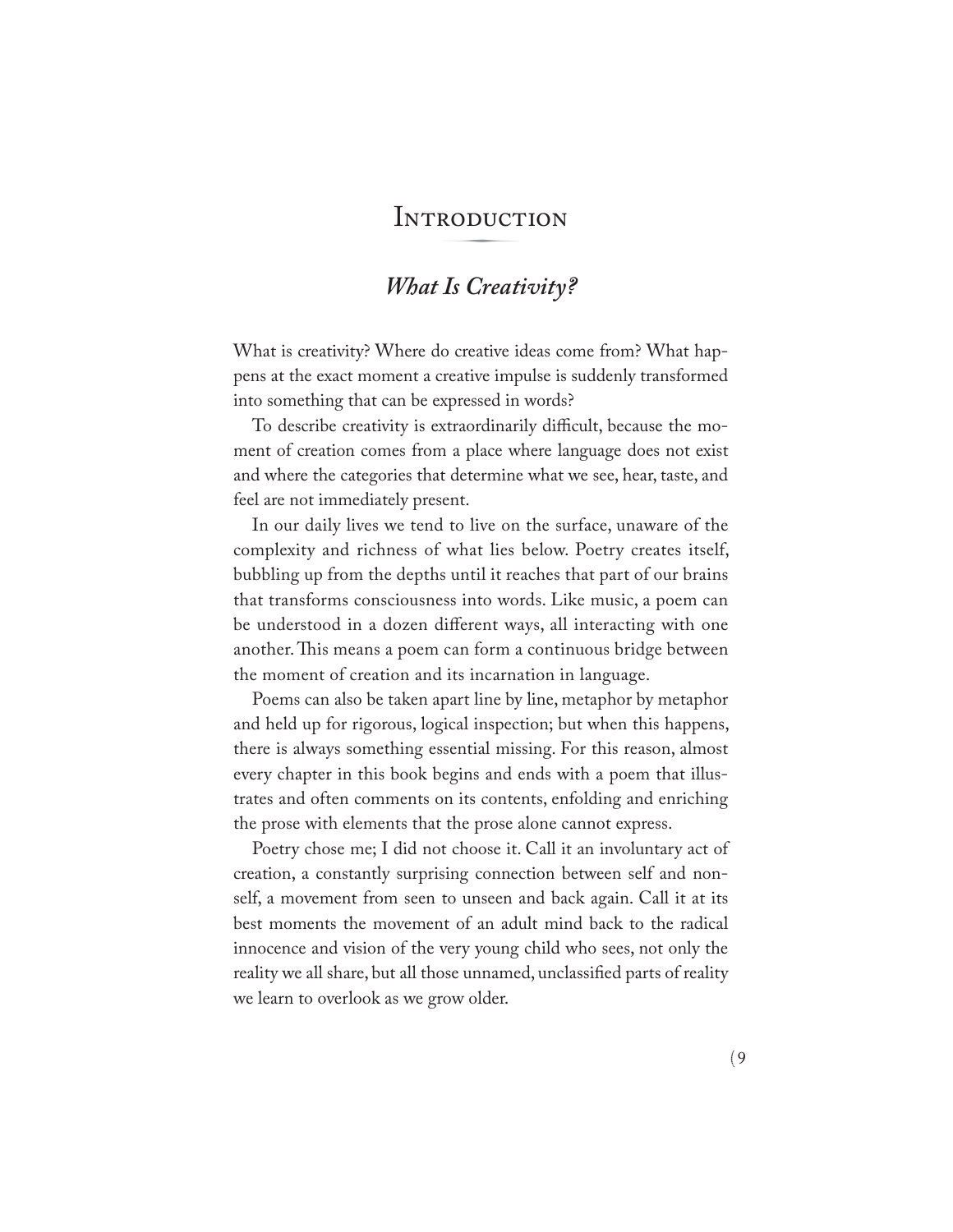This book is a journey to the place where poems begin. I invite you to join me.

 $-M.M.$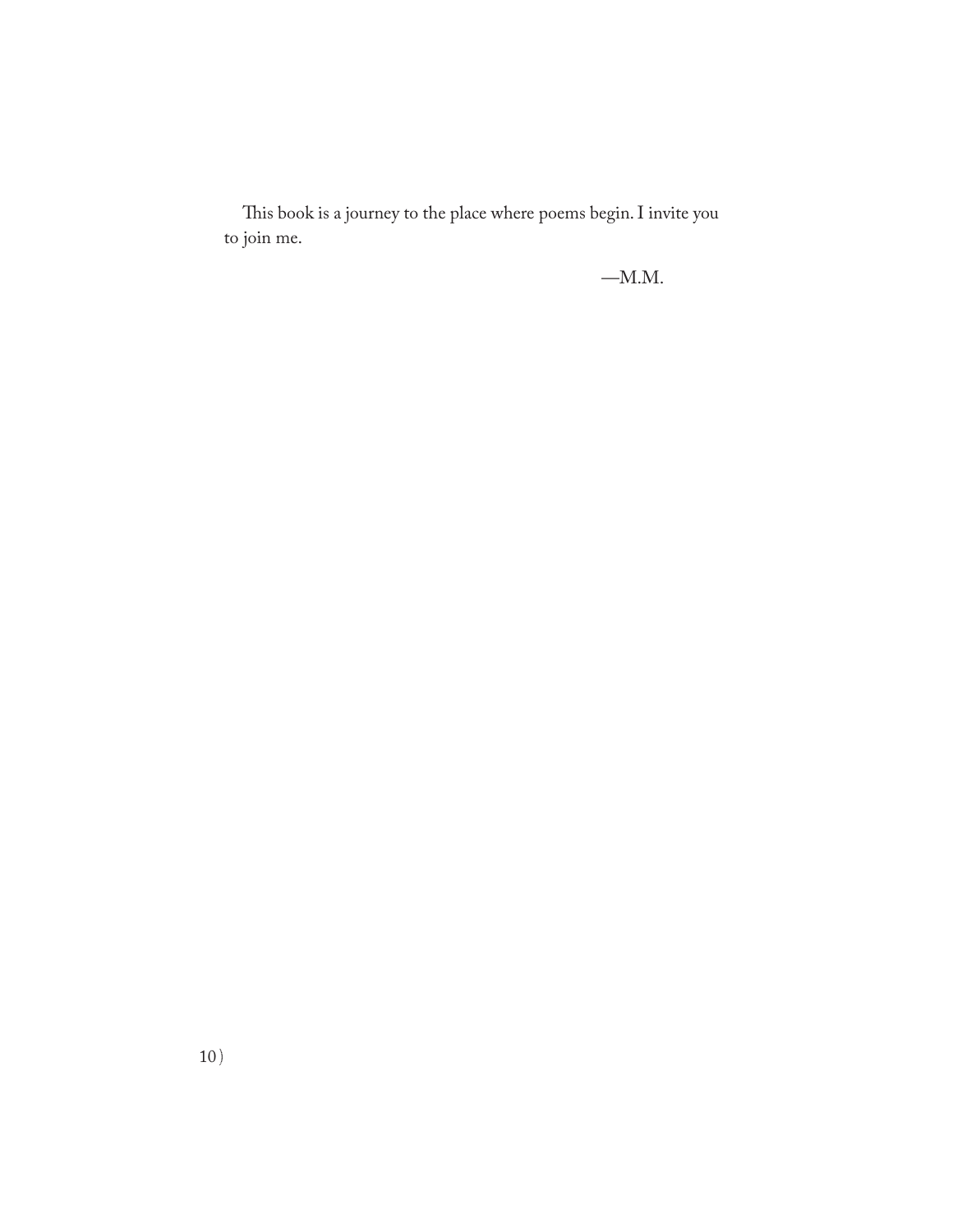# **CHAPTER** <sup>∂</sup>1

# *Words*

*Nothing of my birth. No memory of the womb, the darkness, the warmth. But there is a low hiss that comes to me in dreams like the flow of a great river, and a rhythm—a sound—something that pulses in me for the rest of my life: controlling my tongue, the measure of my thoughts, the timing of my heart.* 

My memories go back a long way, too long to be true, people tell me. And yet they are there, stored in a wordless space in my mind, because they came before words, existing in a place that someday I will come to understand is the source of my poetry, perhaps the source of all poetry. It is a country without borders, a place without language, a universe that has not yet been talked into being.

For an infinite period, I rest outside of time. There are colors, forms, sounds, smells, but they sweep through me undifferentiated and unrecorded. Every moment is new. Nothing makes sense, but this does not bother me, because I have no expectation that it should. I feel pleasure but do not grasp at joy, because I have no sense that joy is finite. I feel pain but do not fear suffering, because I do not yet know that pain can persist, grow worse, or return.

I float in the material world as I floated in my mother's womb: conscious and unconscious at the same time. I float in infinity, and it is beautiful. What a pathetic word to describe such greatness. "Beautiful?" Say rather "ecstatic," and even that does not begin to capture the bliss of it.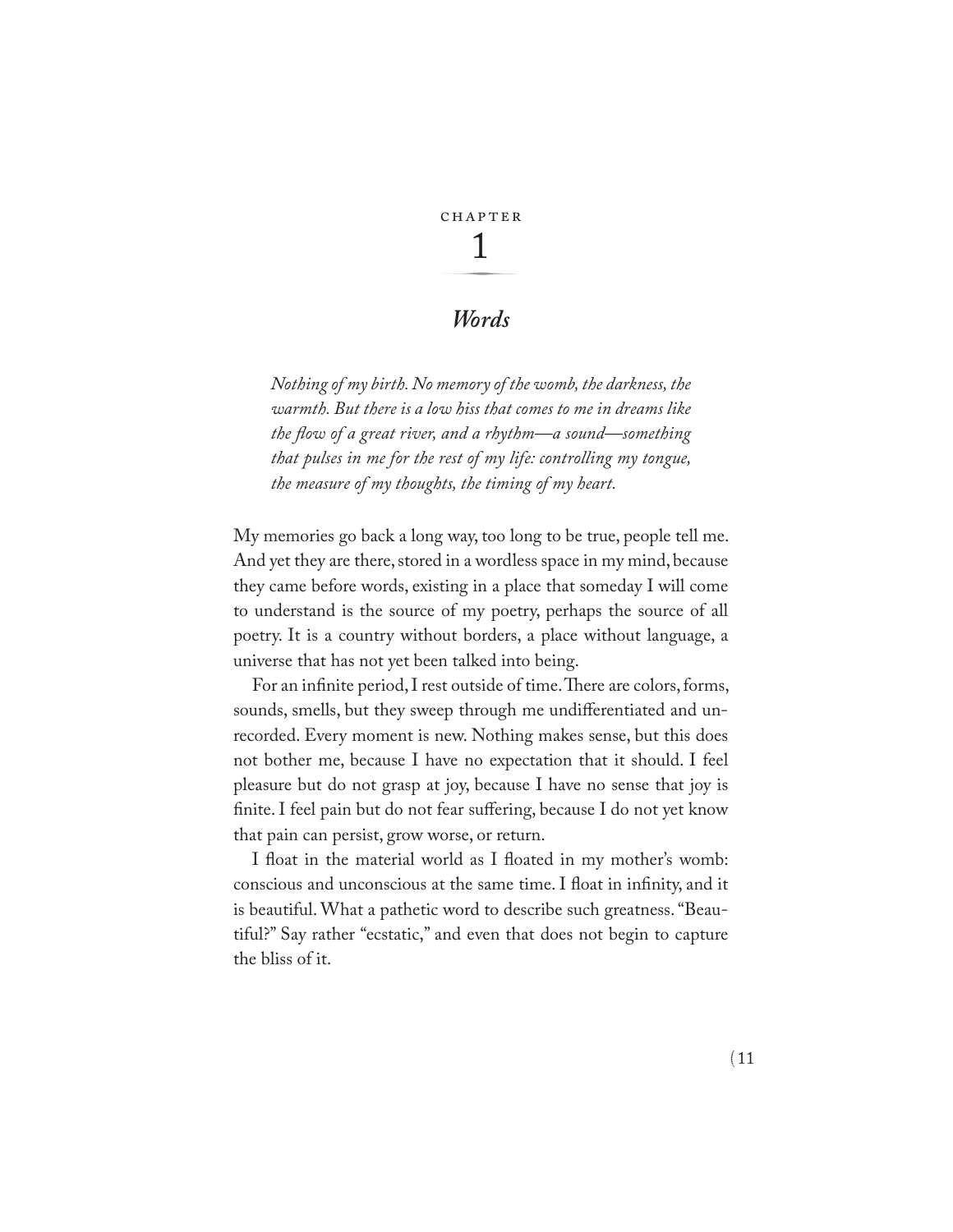Slowly, my parents and the other humans who surround me talk me into reality like people welcoming a child to live in a great mansion if she will only abandon all that exists outside its walls. Their words are the stones, their emotions and gestures the mortar that will seal me off from wordless infinity.

Yet I need to live in the world of other humans, the world of time, the world of words. Something in me craves this, grasps for it; and as I seize their words, suck on them, unfold them inside myself and let the long tendrils of their sounds attach to objects, that fragment of the whole that we humans have all agreed to call 'reality' begins to congeal around me. And this is where my real memories begin, sharp and defined, and undeniably experienced; because later I check them out with my parents and find that they remember the same things:

A wooden crib, slick with yellow varnish. Two teddy bears painted on the panel at my feet: one wearing a pink dress, one wearing a blue one. Wooden bars that look like the naked trunks of trees. A cream-colored enamel saucepan with a red stripe around the rim attached to a broom handle and stuck out the window to catch snow which is mixed with sugar and vanilla. A small child's table with a square hole in the middle where I am placed to eat.

What do these things have to do with anything? What do a crib, a table, and a saucepan have to do with becoming a poet?

The answer is: everything. These objects are not important in themselves. They are only crucial because I remember them by name. This marks a momentous divide. At this moment, I am still poised between a wordless infinity and the sharply defined, limited, and absolutely necessary world of common human experience and culture that recognizes, among other things, cause and effect, time, reason, and death. This is a transitional moment, a moment when I have acquired my first words—priceless tools, which will allow me to communicate with other human beings and, to a limited extent, with animals.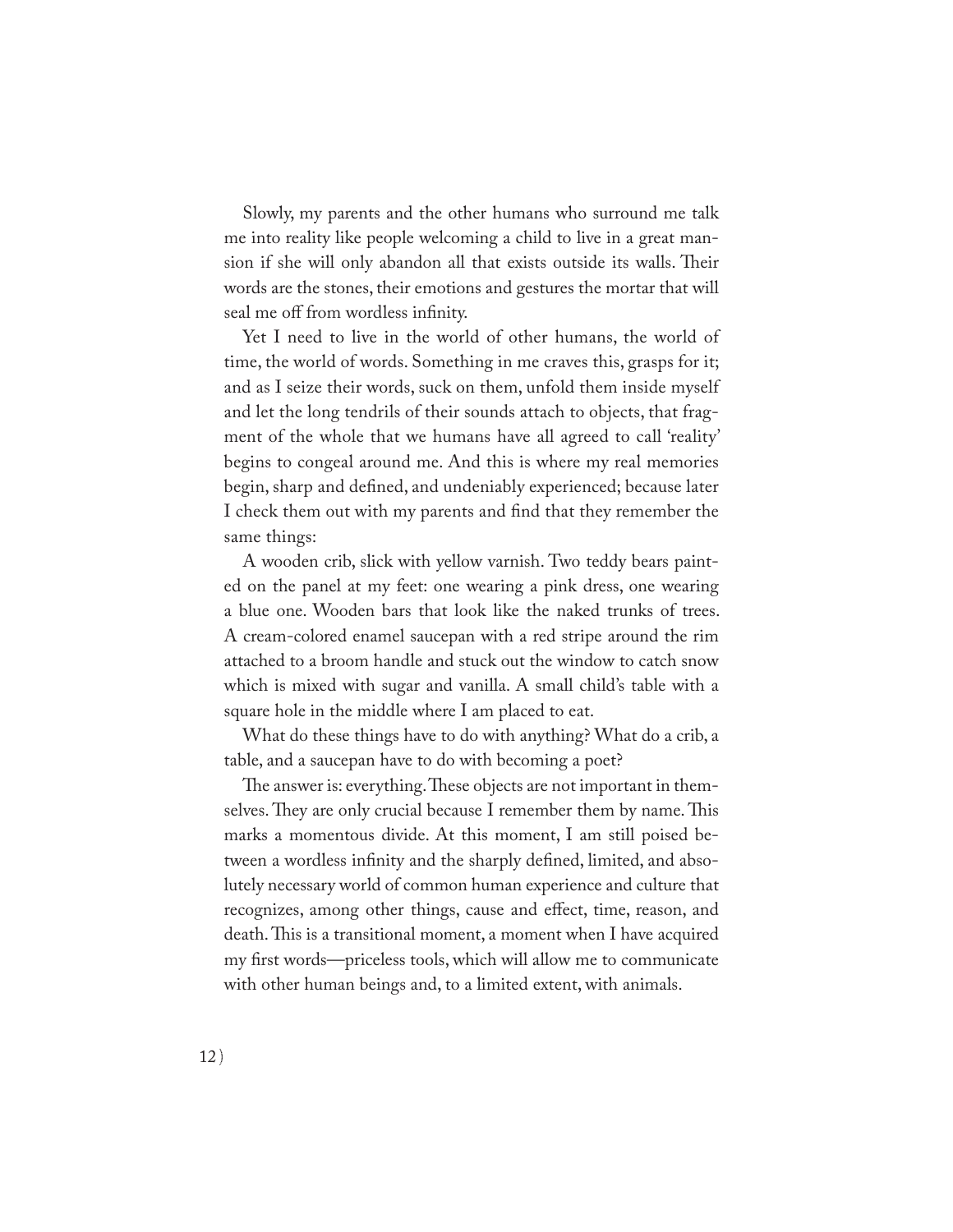As I sit at that child's table eating sugared snow cream, I am still capable of sensing the infinite wordless space of my infancy, and at the same time, because I have words, I can remember that timeless floating well enough to attempt to describe it to you. At the age of two, I am in touch with a boundless source of inspiration, and I have language. In other words, I have everything I will need to become a poet except education and experience.

And words. I will need many more words before I actually begin to write, because ultimately words are what will make me into a poet instead of, say, a painter or a musician.

Words will become my tools and my most treasured possessions. I love them from the very first. I fall on them the way other children fall on candy. I beg my mother and father to tell me what things are called, and my parents, who believe a rich vocabulary is one of the best gifts parents can give a child, are happy to comply.

"Say 'hippopotamus,'" my father urges, as he teaches me my first multisyllabic word. "Here is a picture of one. They live far away in a place called 'Africa.'"

"Don't say: 'Can I have a popsicle,'" my mother tells me. "Say 'May I have a popsicle.' 'Can' means you are asking if it is possible to have one. 'May' means you are asking my permission."

It is estimated that there are one million distinct words in the English language. At the age of two, I probably know 150 to 200. By the time I am three, I know something in the range of 1,000 to 1,500 words and can use them more or less in context. I don't understand everything my parents are telling me, but without realizing it, I have begun to assemble my poetic toolbox. I talk to myself, to my stuffed animals, to trees, rocks, birds, cups, and other people; and in doing so, I learn that I have a talent for remembering and reproducing sounds. I can order them properly. I have a general grasp of what they mean.

Almost immediately, I start playing with words like toys, combining and recombining them. I ask my teddy bear: "Can a hippopotamus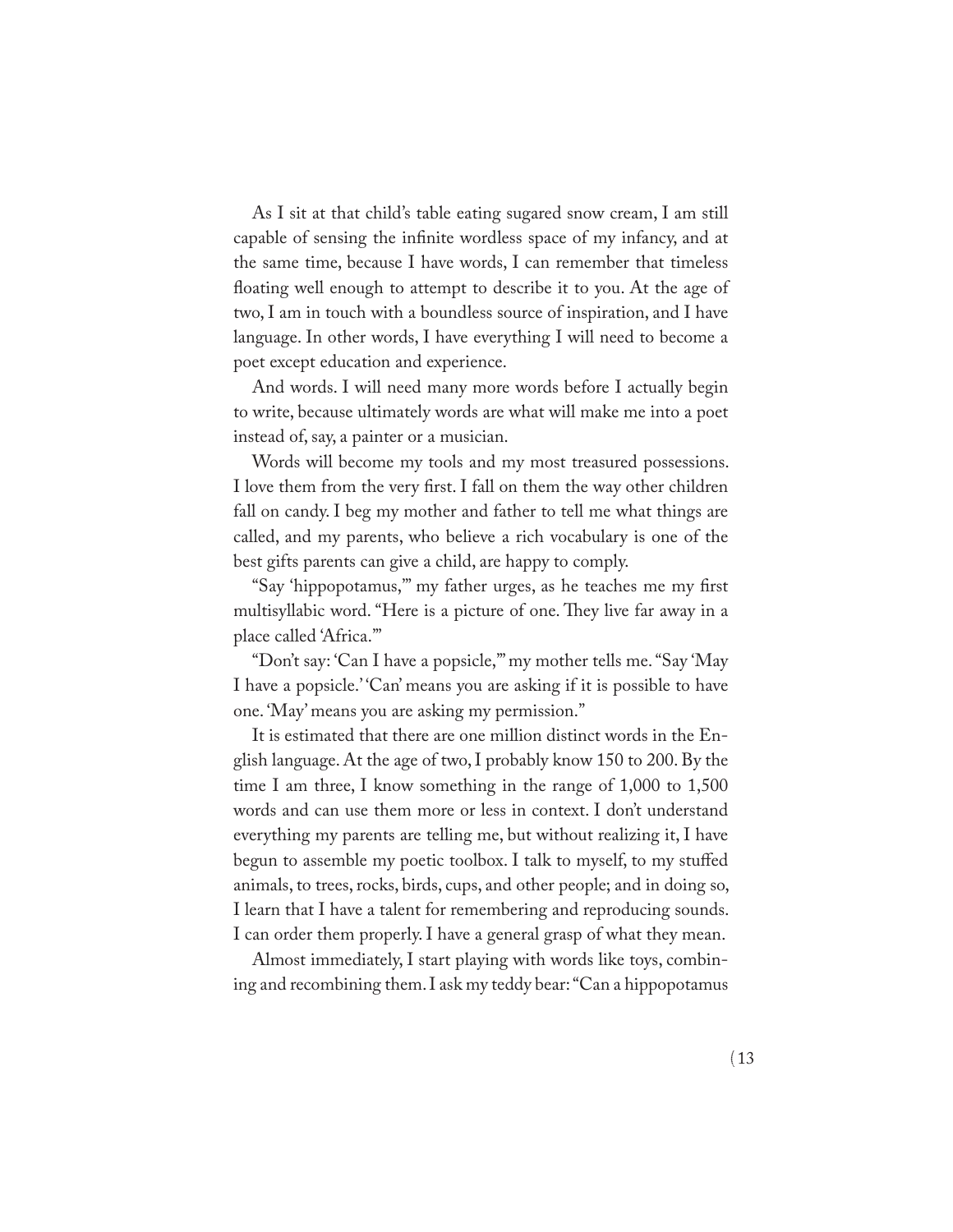have a popsicle? No. Popsicles are too cold. Can a popsicle have a hippopotamus?"

I imagine a popsicle eating a hippopotamus. *Cherry,* I think. *A cherry popsicle with a big red mouth. Hard to chew on a hippopotamus. This popsicle needs teeth.*

I go on spinning out that idea, and in the process, I discover something important: In an English sentence, when you turn the order of the words around, they sometimes create a world different from the one you live in.

I find this highly entertaining. I can do it for hours at a time. I invent an imaginary friend and invite her to join me, my teddy bear, and the imaginary hippopotamus-eating popsicle for a tea party. I hear a recording of "Frere Jacques" in English and French, and begin to make up "French" words, not having any idea what a foreign language is and not realizing that multiple speakers have to agree on what a word means, and that not just any old sound will do.

I am only a small child who cannot yet read, but in an incomplete, awkward way I have produced my first poems, because the essence of poetry and of imagination itself involves playing with language, inventing new combinations, turning things on their heads, and defying expectations.

I make mistakes. I forget. I pronounce words improperly and am corrected, primarily by my mother for whom proper pronunciation and grammar are Articles of Faith in a religion that falls just a notch below Methodism. I welcome her corrections. I persist in loving words, and my vocabulary grows rapidly. By the time I am an adult and have been writing, reading, and studying for more than half a century, I will possess an English vocabulary of more than 60,000 words and a considerably more modest vocabulary in several foreign languages. And I will have become a poet.

Words made this possible. Words turned me into a writer, but with each word I acquired, I lost something vital, something important that most of us are taught to abandon at a very early age.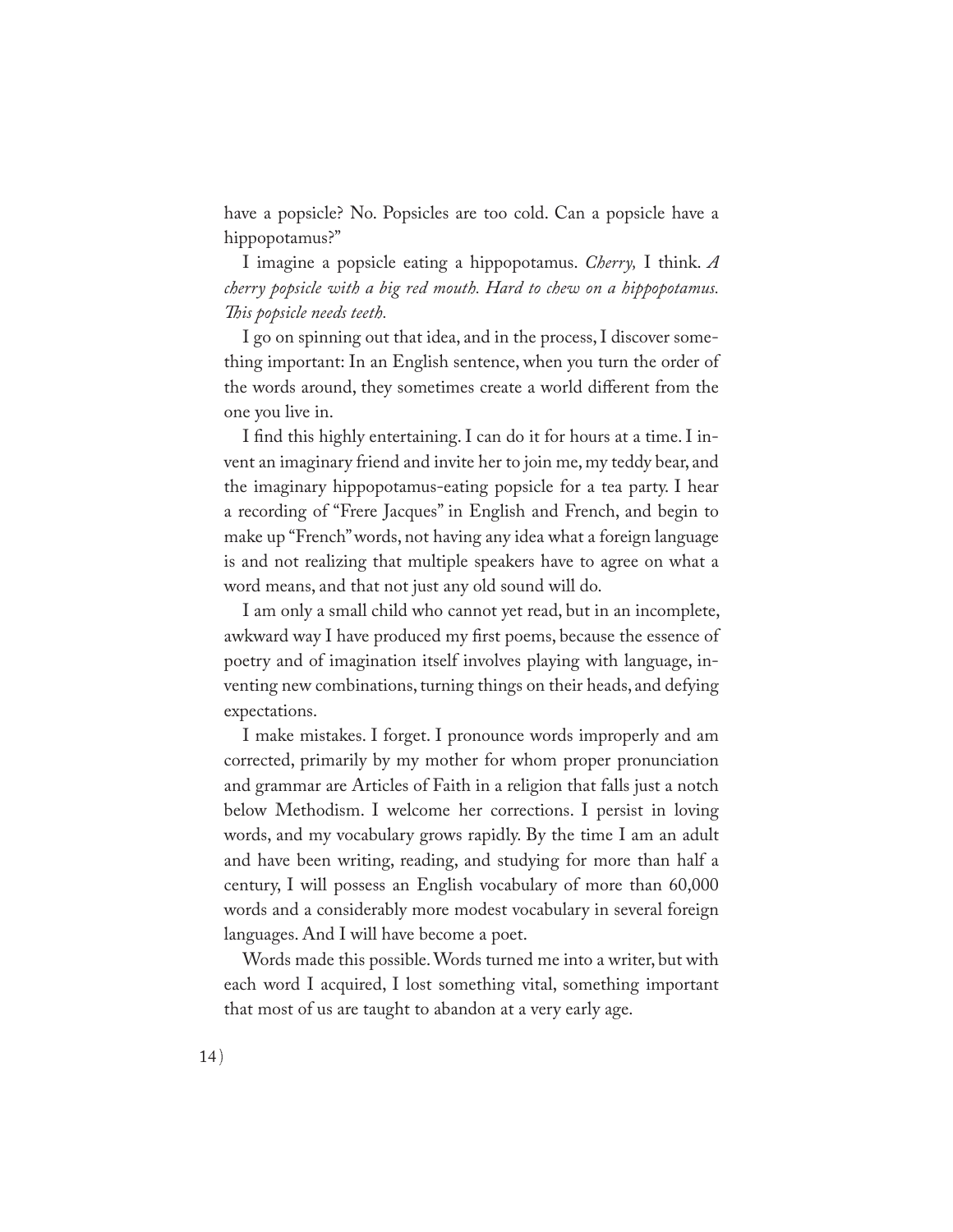When, for example, I learned the word "chair," I came to see tens of thousands of objects as "chairs" no matter how different they were from one another. In essence, when I acquired language, I entered a world of categories and abstractions and stopped actually seeing what was in front of me. This was, of course, necessary. If I had preserved an awareness of all the individual details of the world—every shift in light, every whorl in wood, every leaf and stone and grain of sand—I would have been incapable of action.

I needed a filter that would allow me to focus primarily on things important to my own survival. I needed to be aware of cars speeding toward me when I crossed the street and not be distracted by oil making rainbow patterns in puddles. I needed to be able to recognize other people even when they had lost weight or cut their hair. Most of all, I needed to become oblivious of and unresponsive to the immense amounts of sense data that constantly competed for my attention.

My brain, restructured to a large extent by the language and the culture into which I was born, became that filter. Freed from a constant bombardment of information, I embraced an attenuated consciousness of reality and became a normal, sane adult human being. The price I paid for this was to become blind to much of what surrounded me. But I was not blind all the time, because as I grew to adulthood, I retained a partial ability to stand on the threshold that marks the boundary between childhood and adulthood and see and not see at the same time.

When I write a poem, my mind continues to move fluidly between the real and the surreal. I experience ordinary, plain, unadorned reality; and at the same time, I see the alternatives that reality offers, the dream-like possibilities that cluster around objects, the barely-conscious connections between words, images, scents, sounds, and touch. I can look at a bowl sitting on a table and see it simply as a white china bowl; but at the same time I can see it—as I have written in my poem "The Breakfast Nook"—as "a white sound/ swirling into a depression/ of unspeakable depths." I can pick up a fork and see it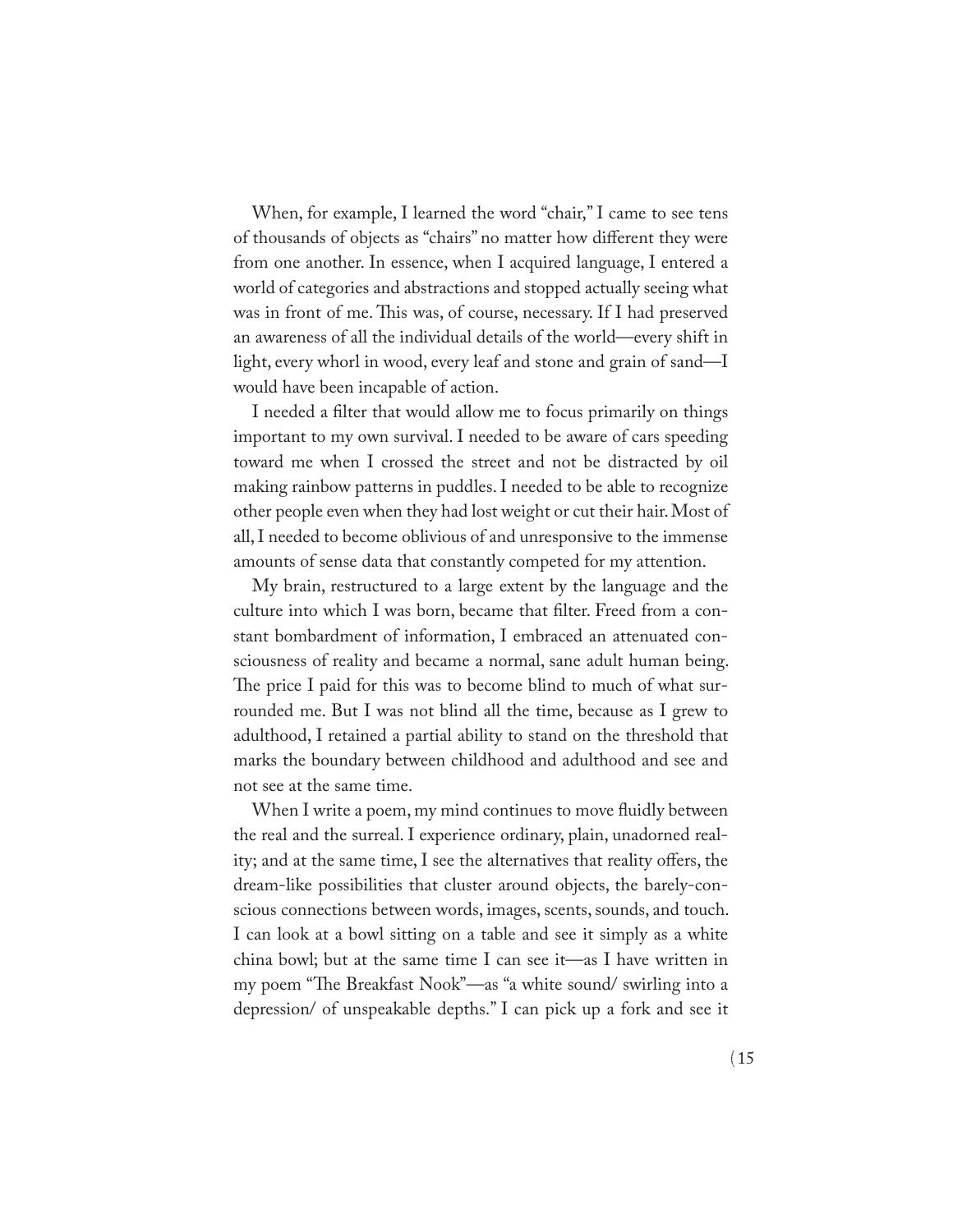simply as a fork, which is what I do most of the time, because to do anything else would be impractical when I am eating. But if I concentrate on that fork, focus unwavering attention on it, I can see it as a "long shining road/that branches at the end/into four paths/that lead nowhere."

I don't drink alcohol or take drugs to enter this state of mind. It comes as naturally as breathing. All I need to do is shift my attention and look at something as if I have never seen it before. The world we have agreed to call "the surreal" is hidden in plain sight. It always clusters around the real the way the petals cluster around the central disk of a sunflower. I can choose to ignore the surreal, ignore the real, or use both in a poem. But I don't create either. They just exist simultaneously.

Which brings me back to words. Valuable as they are, words, by their very nature, aren't good at describing the wordless state. But of all word forms, poetry—spoken, sung, or written—comes the closest, and poems speak for themselves:

#### **The Breakfast Nook**

the vision comes twice the object out of context: first ducks that look like snorkelers black silhouettes against a void then at breakfast the next morning the bowl that is no longer a bowl but a white sound swirling into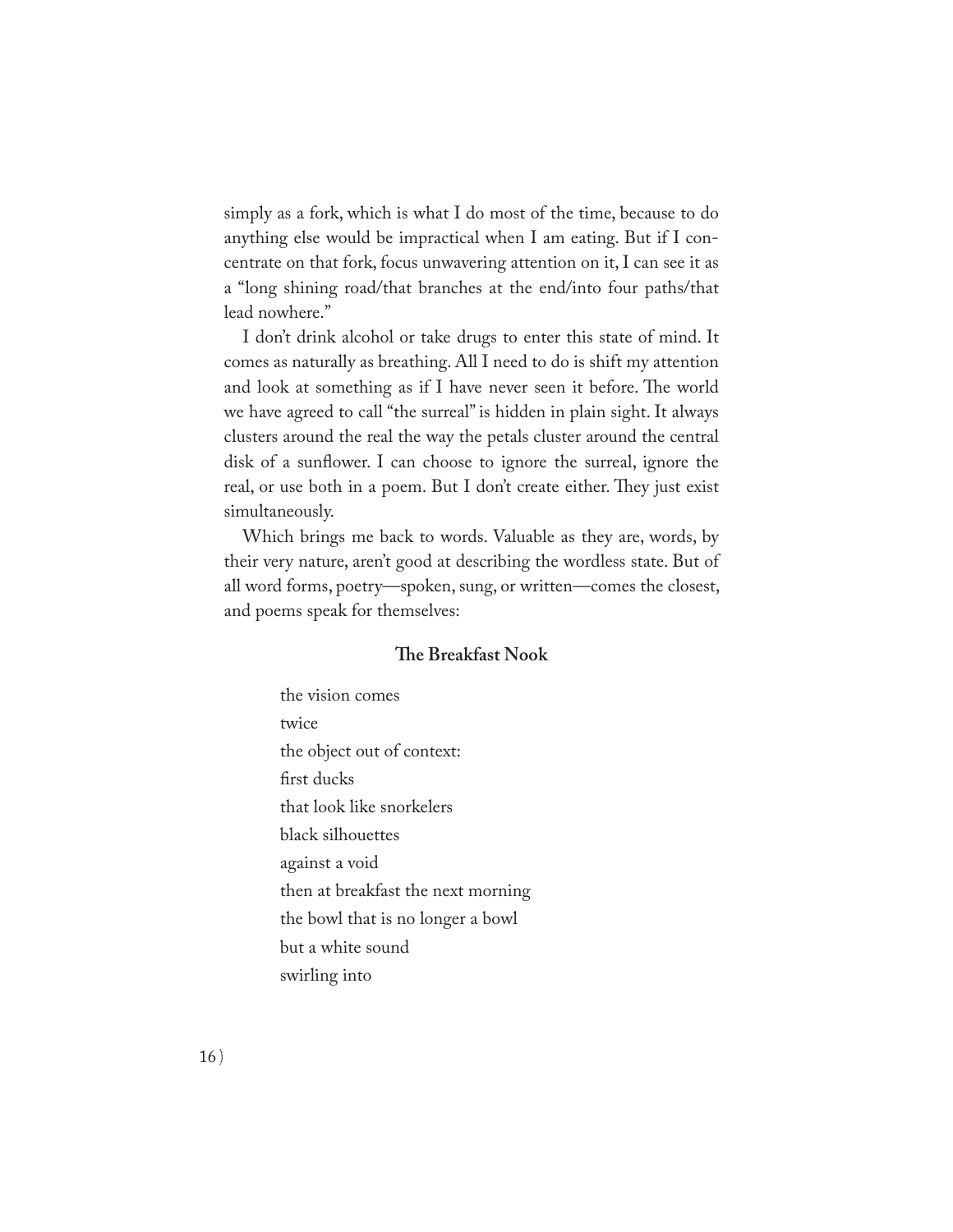a depression of unspeakable depth the tea a brown ocean reflecting eight moons my hand a crippled starfish naked, albino floating up from the depths holding a fork that has become a long shining road that branches at the end into four paths that lead nowhere

the spoon explodes clicking and ringing: bell sounds rain on a tin roof water beaded on flesh and metal domes of water sliding down the side of a glass miniature worlds distorted and luminous all the senses systematically deranged